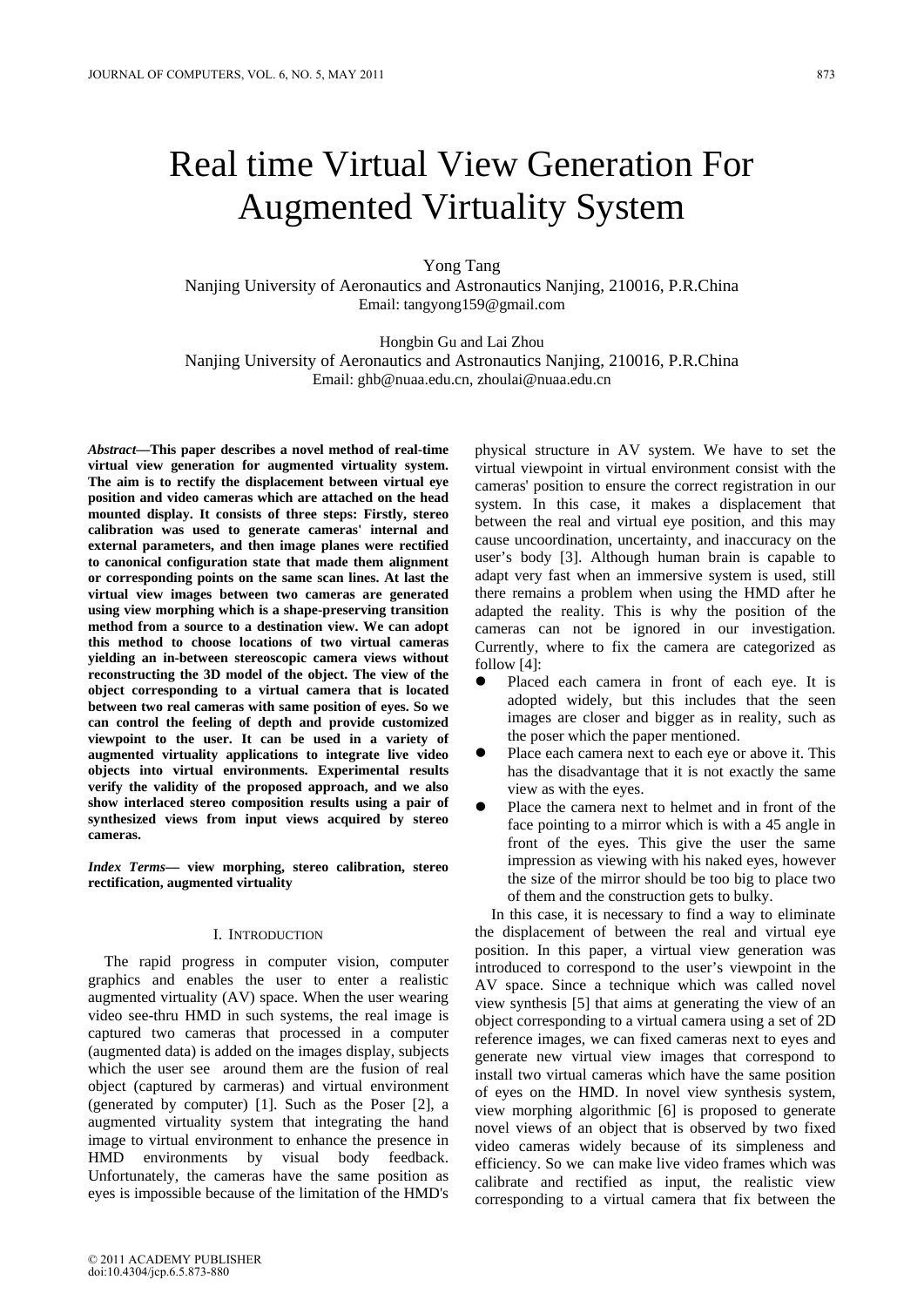two real cameras is generated in real-time based on view morphing. Without recovering the 3D model of the object, the resulting novel view ensures a natural and a new virtual view image of the same position of eyes between the captured image pair. The proposed method can be used in various applications in AV system. For example, an object (e.g. the hand) that is captured in real-time by two video cameras in a natural environment can be integrated into a AV space (e.g. a virtual touch board), where the user is able to observe the new virtual view image in real-time during his/her interaction in the AV environment.

# 2. RELATEDWORKS

The methods for generating arbitrary view images from real camera images have been studied since the 1990s in the field of computer vision [7]. These techniques which are called Image Based Rendering (IBR) can be categorized into two groups, Model Based Approach and Transfer Based Approach. Model Based Approach constructs a 3D shape model of an object to generate the desired view [8, 9]. Since the quality of the virtual view image depends on accuracy of the 3D model, a large number of video cameras surrounding the target object or range scanners are used for construction of an accurate model. Also strong camera calibration, which is carried out to relate 2D coordinates in images to 3D coordinates in object space, is usually required. As 3D positions of several points in the object space must be measured, this calibration becomes difficult especially in a large space. For such reasons, the object area is generally limited within a few cubic meters in this approach. On the other hand, Transfer Based Approach synthesizes arbitrary view images without an explicit 3D model [10]. Instead, image warping such as transfer of correspondence is employed for synthesizing new view images. The dense correspondence between the original images, which is required for view-synthesis, is often obtained manually or by the use of optical-flow, so almost all targets are static images or slightly varying images such as facial expression. Thus we have proposed view-synthesis method targeting dynamic events in our paper to replace the position of the camera, which is included in Transfer Based Approach [11, 12]. As for arbitrary view presentation, A related approach to our method has been proposed in [13, 14]. Naho Inamoto described a new framework for arbitrary view synthesis and presentation of sporting events for mixed reality entertainment. Virtual view image of sporting scene is generated by view interpolation among multiple videos captured at real stadium. The user can watch the superimposed images of a remote collaborator in the real world. Hua Chen described a novel method of real-time novel view synthesis for an object that is observed by two fixed video cameras in a natural environment. In above system, the object was remote captured and should use user input for post-warping. In addition, the generated inbetween views are much affected by self-occlusion. One advantage of our method is based on projective geometry between two cameras instead of reconstructing 3D

models.



Figure 1. The overview of virtual view generation system

Figure 1 shows overview of the proposed method. A video see-through HMD is used for AV environment. An observer sees the views of two virtual cameras which are generated by the real cameras that attach next to the HMD, so the virtual viewpoint can keep the same position of eyes in AV environment.

In order to generate novel new views, three step was implemented as follow.

- Calibrate the pair of cameras.
- Rectification the of pair cameras
- Generate new virtual images between two pair cameras

Step (1) is process of computing the geometrical relationship between the two cameras in space. In contrast, Step (2) is the process of "correcting" the individual images so that they appear as if they had been taken by two cameras with row-aligned image planes. With such a rectification, the optical axes of the two cameras are parallel and so we say that they intersect at infinity. At the step (3), neighboring cameras near the viewpoint position, which are reference cameras, synthesize the virtual viewpoint image of the new view by linear interpolation. At the final stage, synthesized object scene is overlaid on virtual environment. The observer can virtually watch AV environment from favorite viewpoints in the system.

This paper is organized as follows. Section 4 describes how to calibrate the cameras and calculate the necessary parameter. Section 5 presents the solution to stereo rectification is to project the image planes of cameras so that they reside in the exact same plane. Section 6 how to generate novel new views of the object corresponding to the user's viewpoint in an AV space real time. Experimental results are given in section 7. Finally, conclusions and some future work are summarized in section 8.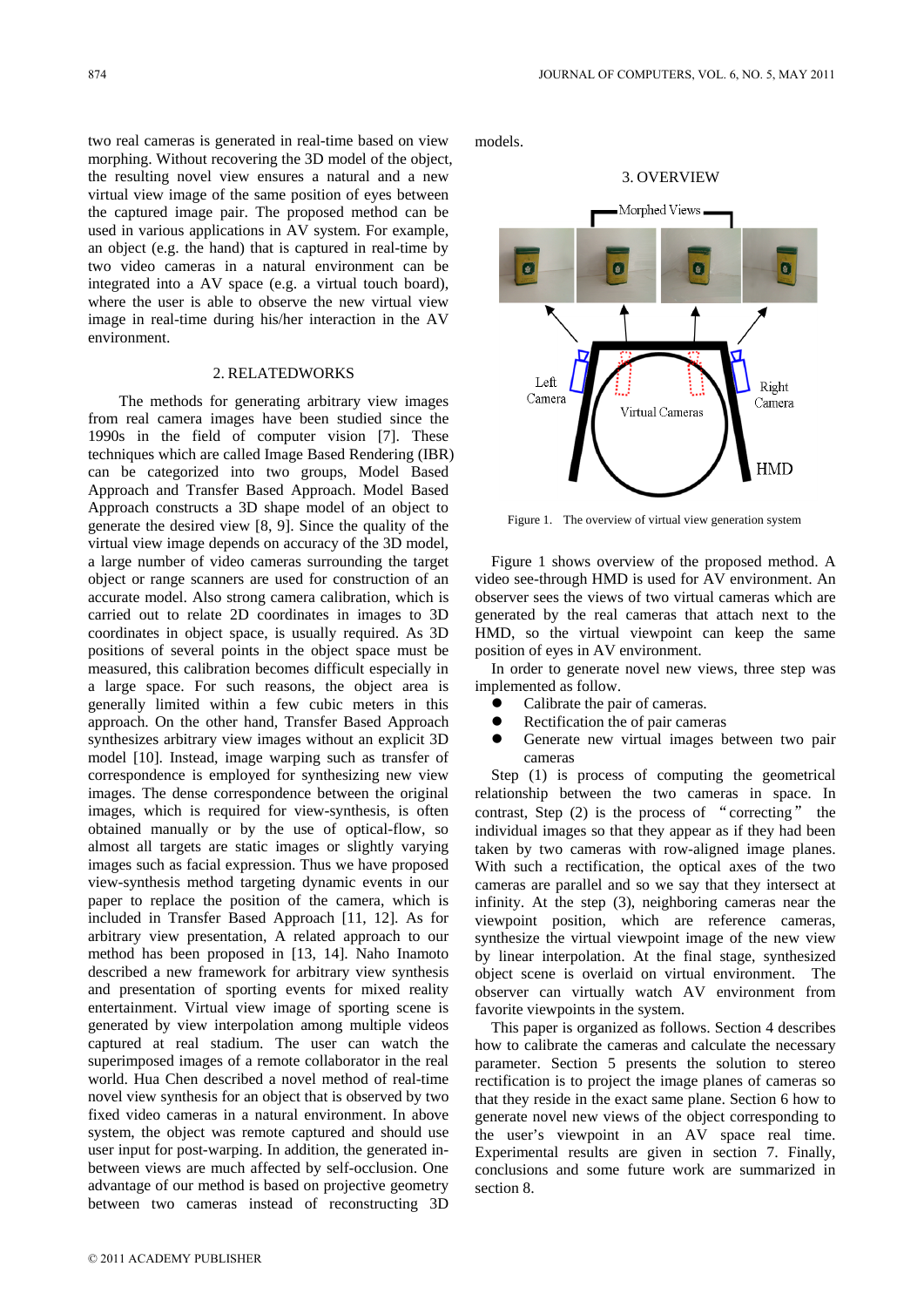4. CALIBRATION OF TWO CAMERAS



Figure 2. Planar Pattern in Zhang's Calibration Method

Stereo calibration is the process of computing the geometrical relationship between the two cameras in space, which depends on finding the internal parameter, the rotation matrix R and translation vector T between the two cameras, and then we can calculate essential matrix, fundamental matrix and so on. In this paper, we calibrated two cameras based on the Zhang Plane-based Calibration Method which proposed a flexible camera calibration technique by replacing expensive classical calibration grid with a planar pattern for single camera [15]. A print sheet (see figure 2) as the model plane, and the Euclidean coordinates of every dot on the model plane should be measured accurately. After taking a few images of the model plane at different orientations by moving either the model plane or the camera, the homographies between the model plane and its projections can be determined, and then camera ' s intrinsic parameters can be derived linearly from these homographies. Zhang's technique is flexible and low-cost, its accuracy is generally higher than self-calibration.

The basic steps of this method are as follows: print a chessboard pane picture and paste it on a plane, shoot more than 3 model images from different angels, detect the feature points from every image, calculate the plane projection matrix H for every image through the detected points, at last determine the parameters of camera.

Supposed that the model plane coincides with the plane in the world coordinate system where  $Z = 0$ . K indicates the internal parameter matrix of the camera,  $r_i$ is the  $i^{\#}$  vector of R, for every point in the model plane we have

$$
s\begin{bmatrix} u \\ v \\ 1 \end{bmatrix} = K\begin{bmatrix} r_1 & r_2 & r_3 \end{bmatrix} \begin{bmatrix} X \\ Y \\ 0 \\ 1 \end{bmatrix} = K\begin{bmatrix} r_1 & r_2 & r_3 \end{bmatrix} \begin{bmatrix} X \\ Y \\ 1 \end{bmatrix}
$$
 (1)

Let  $H = \begin{bmatrix} r_1 & r_2 & r_3 \end{bmatrix}$ , so we get a homography H between the point in model plane and its corresponding image point, if known the coordinate of the point in model plane, we can compute the homography *H* .

$$
s \begin{bmatrix} u \\ v \\ 1 \end{bmatrix} = H \begin{bmatrix} X \\ Y \\ 1 \end{bmatrix}
$$
 (2)

Obviously *H* is a 3-by-3 matrix, where:

$$
H = \begin{bmatrix} h_{11} & h_{12} & h_{13} \\ h_{21} & h_{22} & h_{23} \\ h_{31} & h_{32} & 1 \end{bmatrix}
$$
 (3)

So

$$
\begin{cases}\nuxh_{31} + uYh_{32} + u = h_{11}X + h_{12}Y + h_{13} \\
vxh_{31} + vYh_{32} + v = h_{21}X + h_{22}Y + h_{23}\n\end{cases}
$$
\n(4)

Let

$$
h' = [h_{11} \quad h_{12} \quad h_{13} \quad h_{21} \quad h_{22} \quad h_{23} \quad h_{31} \quad h_{32} \quad 1]^{T} \tag{5}
$$
  
We can get:

$$
\begin{bmatrix} X & Y & 1 & 0 & 0 & 0 & -uX & -uY & -u \\ 0 & 0 & 0 & X & Y & 1 & -vX & -vY & -v \end{bmatrix} h' = 0 \quad (6)
$$

Then we can detect some feature points in one image, then we have  $Sh' = 0$ , through computing these equations by using least square method, we can get *h* ′ and *H* . After generating the homography matrix, the next step is to compute the internal parameter.

Define every row of  $H$  as  $h_i$ , then

$$
\begin{bmatrix} h_1 & h_2 & h_3 \end{bmatrix} = \lambda K \begin{bmatrix} r_1 & r_2 & t \end{bmatrix} \tag{7}
$$

Because  $r_1$  and  $r_2$  are orthonormal, there are two constraints:

$$
h_1^T K^{-T} K^{-1} h_2 = 0 \tag{8}
$$

$$
h_1^T K^{-T} K^{-1} h_2 = h_2^T K^{-T} K^{-1} h_2 \tag{9}
$$

Set  $B = M^{-T}M^{-1}$ Writing this out, we have:

$$
B = K^{-T} K^{-1} \begin{bmatrix} B_{11} & B_{12} & B_{13} \\ B_{12} & B_{22} & B_{23} \end{bmatrix}
$$
 (10)

$$
B = \Lambda \quad \Lambda \quad \begin{bmatrix} B_{12} & B_{22} & B_{23} \\ B_{13} & B_{23} & B_{33} \end{bmatrix} \tag{10}
$$

matrix B has a general closed-form solution:

$$
B = \begin{bmatrix} \frac{1}{f_x^2} & 0 & \frac{-c_x}{f_x^2} \\ 0 & \frac{1}{f_y^2} & \frac{-c_y}{f_y^2} \\ \frac{-c_x}{f_x^2} & \frac{-c_y}{f_y^2} & \frac{c_x}{f_x^2} + \frac{c_y}{f_y^2} + 1 \end{bmatrix}
$$
(11)

Using the B-matrix, both constraints have the general form  $h_i^T Bh_j$  in them. Let' s multiply this out to see what the components are. Because B is symmetric, it can be written as one six-dimensional vector dot product. Arranging the necessary elements of B into the new vector b, we have: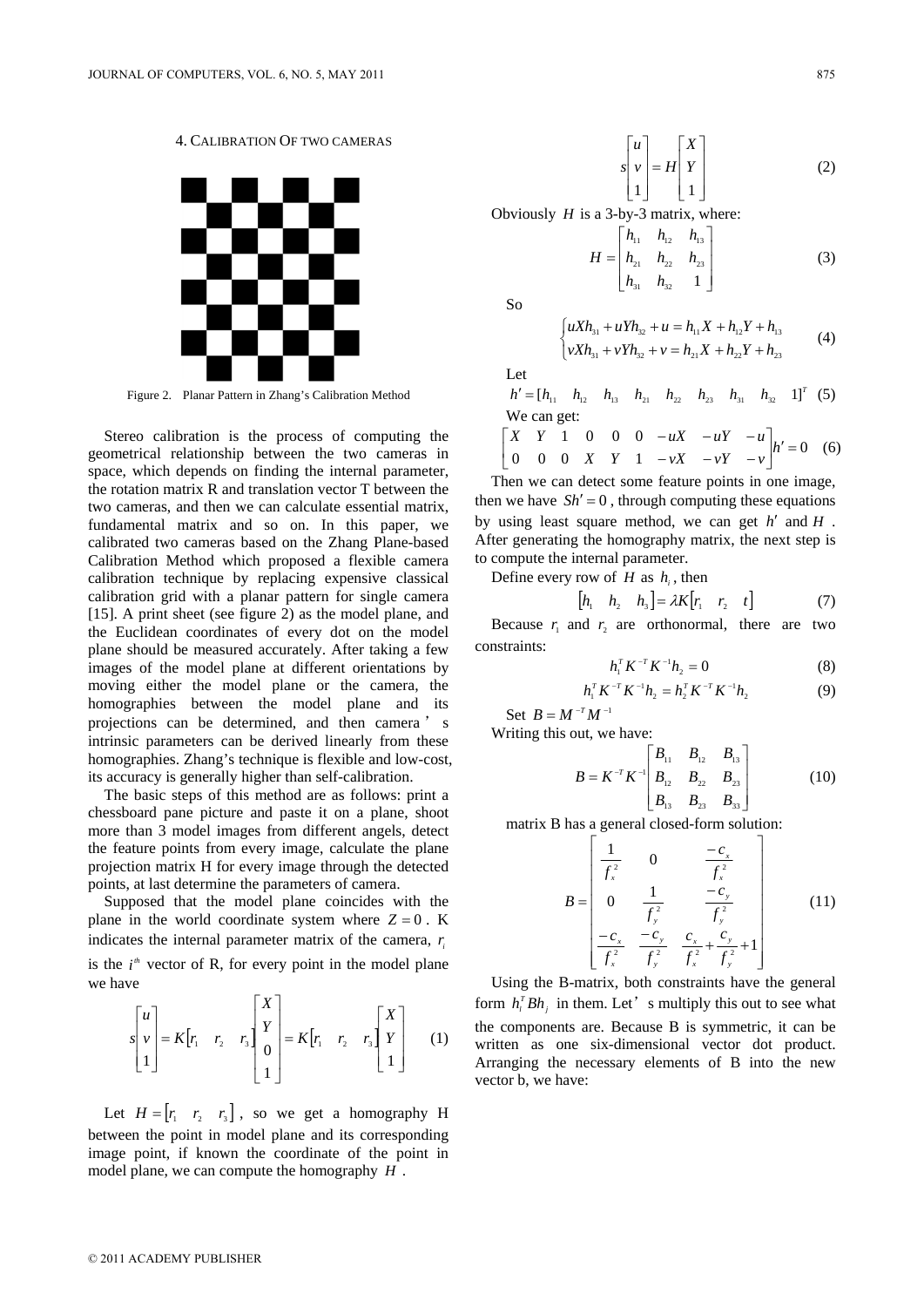$$
h_i^T B h_j = v_{ij}^T b = \begin{bmatrix} h_{i1} h_{j1} & B_{i1} \\ h_{i1} h_{j2} + h_{i2} h_{j1} & B_{i2} \\ h_{i2} h_{j2} & B_{i2} \\ h_{i3} h_{j1} + h_{i1} h_{j3} & B_{i3} \\ h_{i3} h_{j2} + h_{i2} h_{j3} & B_{i3} \end{bmatrix}
$$
 (12)

Using this definition for  $v_{ij}^T$ , our two constraints may now be written as:

$$
\begin{bmatrix} v_{12}^T \\ (v_{11} - v_{22})^T \end{bmatrix} b = 0 \tag{14}
$$

If there are n images, we have such equations through  $Vb = 0$  (15)

Where V is a  $2n \times 6$  matrix. We can calculate b and B from (18). The internal parameters can be obtained by using Choleski decomposition.

$$
f_x = \sqrt{\lambda/B_{11}}
$$
  

$$
f_y = \sqrt{\lambda B_{11}/(B_{11}B_{22} - B_{12}^2)}
$$
  

$$
c_x = -B_{13}f_x^2/\lambda
$$
  

$$
c_y = (B_{12}B_{13} - B_{11}B_{23})/(B_{11}B_{12} - B_{12}^2)
$$
 (15)

Where:

 $\lambda = B_{33} - c_{y} (B_{13}^2 + c_{y} (B_{12}B_{13} - B_{11}B_{23})) / B_{11}$ 

Where *V* is a 2K-by-6 matrix. As before, if  $K \ge 2$ then this equation can be solved for  $b = [B_{11} \quad B_{12} \quad B_{22} \quad B_{13} \quad B_{23} \quad B_{33}]$ . The camera intrinsic parameters are then pulled directly out of our closed-form solution for the B-matrix:

$$
r_1 = \lambda K^{-1} h_1
$$
  
\n
$$
r_2 = \lambda K^{-1} h_2
$$
  
\n
$$
r_3 = r_1 \times r_2
$$
  
\n
$$
t = \lambda K^{-1} h_3
$$
  
\n(16)

Here the scaling parameter is determined from the orthonormality condition  $\lambda = 1 / ||K^{-1}h_{1}||$ .

#### 5. RECTIFICATION OF TWO CAMERAS

The goal of rectification is to reproject the image planes of two cameras to ensure them reside in the exact same plane, with image rows perfectly aligned into a frontal parallel configuration. The rotation matrix and translation matrix (R, T) between the stereo images are generated in section 4, So we can make use of Bouguet's algorithm[16] for stereo rectification simply attempts to minimize the amount of change reprojection produces for each of the two images (and thereby minimize the resulting reprojection distortions) while maximizing common viewing area.

In order to minimize image reprojection distortion, the rotation matrix R that express the rotation between the right camera's image plane and the left camera's image plane is split in half between the two areas, respectively. In our method, each camera rotates half a rotation of R, so their principal rays each end up parallel to the vector sum of where their original principal rays had been pointing. Such a rotation puts the cameras into coplanar alignment but not into row alignment. To compute the matrix  $R_{\text{rect}}$  that will take the left camera's epipole to infinity and align the epipolar lines horizontally, we create a rotation matrix by starting with the direction of the epipole  $e_i$  itself. Taking the principal point  $(e_x, e_y)$  as the left image's origin, the direction of the epipole is directly along the translation vector between the two cameras' centers of projection:

$$
e_{i} = \frac{T}{\|T\|} \tag{17}
$$

The next vector  $e_2$  must be orthogonal to  $e_1$  but is otherwise unconstrained. For  $e_2$ , choosing a direction orthogonal to the principal ray is a good solution. This is accomplished by using the cross product of  $e_1$  with the direction of the principal ray and then normalizing so that we can get another vector:

$$
e_{2} = \frac{\left[-T_{y}T_{x}0\right]}{\sqrt{T_{x}^{2} + T_{y}^{2}}}
$$
\n(18)

The third vector is just orthogonal to  $e_1$  and  $e_2$ ; it can be found using the cross product:  $e_3 = e_1 \times e_2$ 

Our matrix that takes the epipole in the left camera to infinity is then:

$$
R_{\text{rect}} = \begin{bmatrix} (e_1)^T \\ (e_2)^T \\ (e_3)^T \end{bmatrix}
$$
 (19)

 projection so that the epipolar lines become horizontal This matrix rotates the left camera about the center of and the epipoles are at infinity. The row alignment of the two cameras is then achieved by setting:

$$
R_{\scriptscriptstyle l} = R_{\scriptscriptstyle rect} r_{\scriptscriptstyle l} \ \ , \ R_{\scriptscriptstyle r} = R_{\scriptscriptstyle rect} r_{\scriptscriptstyle r} \tag{20}
$$

Then We can also compute the rectified left and right camera matrices  $M_{rect\_l}$  and  $M_{rect\_r}$  but return them combined with projection matrices  $p_i$  and  $p_r$ :

$$
P_{l} = M_{rect_{-l}}P'_{l} = \begin{bmatrix} f_{x_{-l}} & a_{l} & c_{x_{-l}} \\ 0 & f_{y_{-l}} & c_{y_{-l}} \\ 0 & 0 & 1 \end{bmatrix} \begin{bmatrix} 1 & 0 & 0 & 0 \\ 0 & 1 & 0 & 0 \\ 0 & 0 & 1 & 0 \end{bmatrix}
$$
 (21)

and

$$
P_r = M_{rect\_t} P'_r = \begin{bmatrix} f_{x\_f} & a_i & c_{x\_t} \\ 0 & f_{y\_f} & c_{y\_t} \\ 0 & 0 & 1 \end{bmatrix} \begin{bmatrix} 1 & 0 & 0 & 0 \\ 0 & 1 & 0 & 0 \\ 0 & 0 & 1 & 0 \end{bmatrix}
$$
 (22)

The projection matrices take a 3D point in homogeneous coordinates to a 2D point in homogeneous coordinates as follows:

$$
P\begin{bmatrix} X \\ Y \\ Z \\ 1 \end{bmatrix} = \begin{bmatrix} x \\ y \\ w \end{bmatrix}
$$
 (23)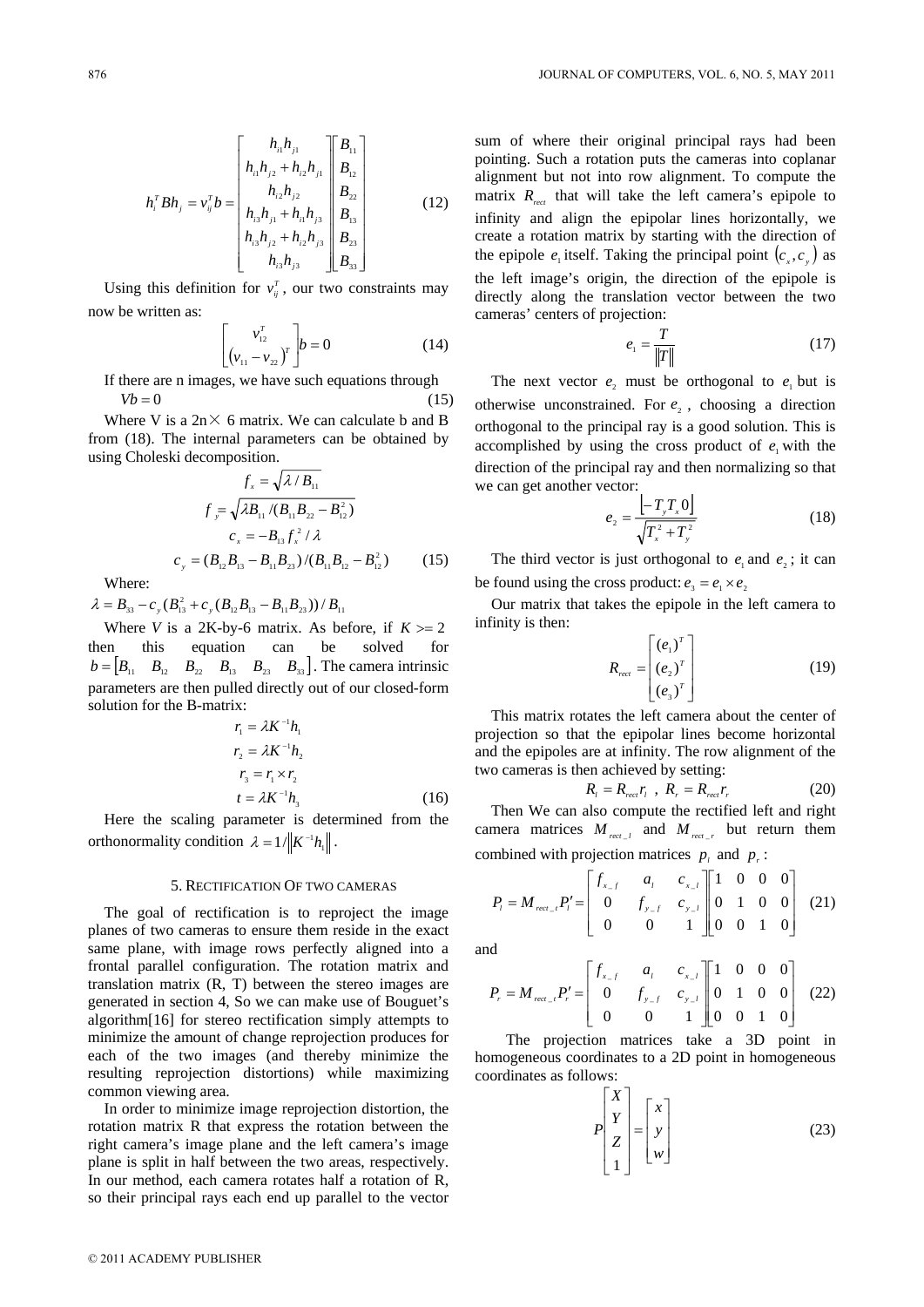Where the screen coordinates can be calculated as  $(x/w, y/w)$ . Points in two dimensions can also then be reprojected into three dimensions given their screen coordinates and the camera intrinsic matrix. The reprojection matrix is:

$$
Q = \begin{bmatrix} 1 & 0 & 0 & -c_x \\ 0 & 1 & 0 & -c_y \\ 0 & 0 & 0 & f \\ 0 & 0 & -1/T_x & (c_x - c_y)/T_x \end{bmatrix}
$$
 (24)

Here the parameters are from the left image except for  $c<sub>x</sub>$ , which is the principal point *x* coordinate in the right image. If the principal rays intersect at infinity, then  $c_x = c'_x$  and the term in the lower right corner is 0. Given a two-dimensional homogeneous point and its associated disparity d, we can project the point into three dimensions using:

$$
Q\begin{bmatrix} x \\ y \\ d \\ 1 \end{bmatrix} = \begin{bmatrix} X \\ Y \\ Z \\ W \end{bmatrix}
$$
 (25)

Once we have our stereo calibration parameter, we can compute left and right rectification lookup maps for the left and right camera views separately. As with any image-to-image mapping method, a forward mapping (in which we just compute where pixels go from the source image to the destination image) will not, owing to floating-point destination locations, hit all the pixel locations in the destination image. So instead we work backward: for each integer pixel location in the destination image, we look up what floating-point coordinate it came from in the source image and then interpolate from its surrounding source pixels a value to use in that integer destination location. This source lookup typically uses bilinear interpolation. The process of rectification is illustrated in Figure 3 [17].



Figure 3. The process of stereo rectification

# 6. VIEW GENERATION OF IN-BETWEEN VIEWS BY VIEW MORPHING

In this section, we explain the algorithm of in-between view synthesis for the object images. We used the view interpolation based view morphing [18] between neighboring cameras near the virtual viewpoint position generates virtual view images of object image for each frame real time.



Figure 4. Morphing Parallel Views. Linear interpolation of corresponding pixels in parallel views

Suppose  $I_0$  is a photograph of an object, and  $I_1$  is a second picture, as shown in figure 4.

Alternatively, we could produce the same two images by moving the camera instead of the object. Linear image interpolation could produce new perspective views when the camera moves parallel to the image plane. Indeed, suppose that the camera is moved from the world origin to position  $(C_x, C_y, 0)$  and the focal length changes from  $f_0$  to  $f_1$ . We write the respective projection matrices,  $\Pi_0$  and  $\Pi_1$ , as:

$$
\Pi_0 = \begin{bmatrix} f_0 & 0 & 0 & 0 \\ 0 & f_0 & 0 & 0 \\ 0 & 0 & 1 & 0 \end{bmatrix}
$$
 (26)

$$
\Pi_1 = \begin{bmatrix} f_1 & 0 & 0 & -f_1 C_x \\ 0 & f_1 & 0 & -f_1 C_y \\ 0 & 0 & 1 & 0 \end{bmatrix}
$$
 (27)

Let  $p_0 \in I_0$  and  $p_0 \in I_1$  be projections of a scene point  $P = \begin{bmatrix} X & Y & Z & 1 \end{bmatrix}^T$  . Linear interpolation of  $p_0$  and  $p_1$  yields:

$$
(1-s)p_0 + sp_1 = (1-s)\frac{1}{Z}\prod_0 P + s\frac{1}{Z}\prod_0 P = \frac{1}{Z}\prod_s P
$$
 (28)  
Where

$$
\Pi_s = (1 - s) \Pi_0 + s \Pi_1 \tag{29}
$$

Image interpolation therefore produces a new view whose projection matrix  $\Pi_s$ , is a linear interpolation of  $\Pi_{0}$  and  $\Pi_{1}$ , representing a camera with center  $C_{s}$  and focal length  $f_s$  given by:

$$
C_s = (sC_x, sC_y, 0)
$$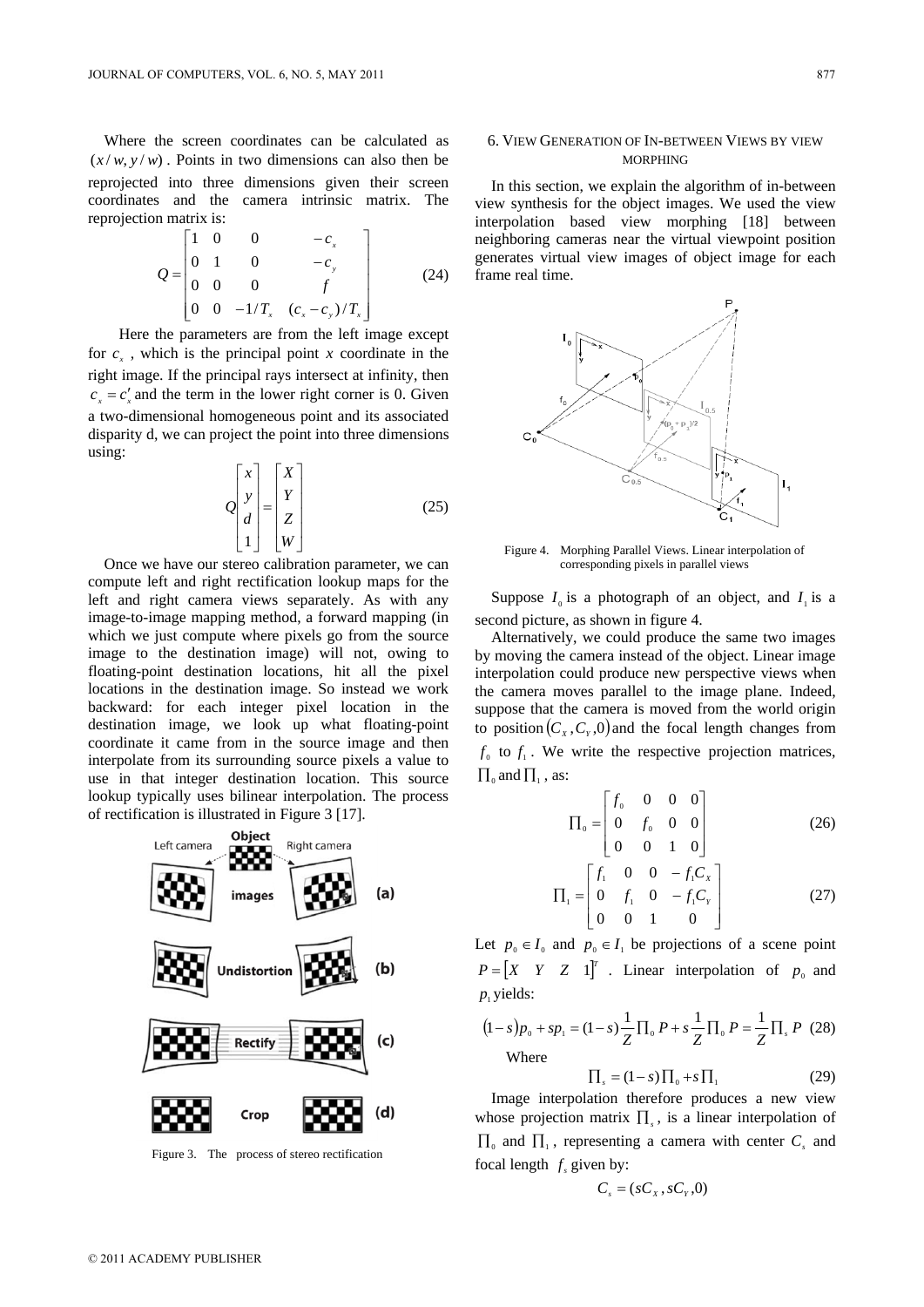$$
f_s = (1 - s)f_0 + sf_1 \tag{30}
$$

Consequently, interpolating images produced from parallel cameras produces the illusion of simultaneously moving the camera on the line  $C_0C_1$  between the two optical centers and zooming continuously. Because the image interpolation produces new views of the same object, it is shape-preserving.

To obtain an in-between stereoscopic view we firstly choose proper positions of the virtual stereo camera between two cameras. Firstly, We set two virtual stereo cameras  $C_i$  and  $C_r$  between the origins of the first camera  $C_0$  and the second camera  $C_1$ . The positions of the virtual cameras are defined based on the distance between eyes respectively as shown in figure 5.



Figure 5. Synthesizing stereoscopic view based on view morphing

Once we choose the linear interpolation parameters,  $s_i$  and  $s_r$ , we can generate stereoscopic images,  $I_i$  and  $I_r$ , whose camera centers are  $C_i$  and  $C_r$ . Each coordinate of a point  $p_i \in I_i$  and  $p_r \in I_r$  can be defined by

$$
p_{\eta_r} = (1 - s_{\eta_r}) p_0 + s_{\eta_r} p_1 \tag{31}
$$

Where  $p_0$ ,  $p_1$  are the corresponding points in  $I_0$  and  $I_1$ , and  $0 \leq s_{I_r} \leq 1$ . For a convenience, we use '|' meaning 'or', for example  $p_{i}$  represents  $p_i$  or  $p_i$ .

Each pixel value of  $I_{\mu}$  can be defined by forward mapping [19] using the  $I_0$  and  $I_1$ , which yields  $I_{I_{l,r,0}}$ , and  $I_{\mathit{Irr},1}$  as

$$
I_0(u, v) \to I_{\eta_r,0}((1 - s_{\eta_r})u + s_{\eta_r}(u - d_0(u, v)), v)
$$
  

$$
I_1(u, v) \to I_{\eta_r,1}((1 - s_{\eta_r})(u + d_1(u, v)) + s_{\eta_r}u, v)
$$
 (32)

Where  $d_{\alpha i}$  is a disparity map of the  $I_{\alpha i}$ .

In case of holes caused by disordered area in both  $I_0$  and  $I_1$  [20], linear interpolation of the neighborhood pixels can be used to define a pixel value of the area. In other cases, by refering two intermediate images  $I_{\eta_{r,0}}$  and

 $I_{I_{ir}}$  by (33), we can generate the stereoscopic images  $I_i$  and  $I_r$  which do not have any holes caused by disordered area from one view.

$$
I_{\eta_r}(u,v) = \begin{cases} I_{\eta_{r,0}}(u,v) & (if I_{\eta_{r,1}}(u,v) \text{ is a hole}) \\ I_{\eta_{r,1}}(u,v) & (if I_{\eta_{r,0}}(u,v) \text{ is a hole}) \\ (1-s_{\eta_r})I_{\eta_{r,0}}(u,v) + s_{\eta_r}I_{\eta_{r,1}}(u,v) & (otherwise) \end{cases}
$$
(33)

# 7. EXPERIMENTAL RESULTS

For experimental verification, We have implemented a AV system for testing. Equipments include HMD (VR1280), two cameras, a conventional PC (with 2.2GHz CPU, 2GB RAM) were present. The users' hand that was placed in front of HMD has been integrated into an AV space. The captured videos are composed of 640\*480 pixels, 24-bit-RGB color images. Our goal was to generate new virtual view of hand image which captured by cameras and then integrated them into the virtual environment to make an optimal viewpoint for user. The



Figure 6. Hand images before calibration and rectification

approach to segment the user's foreground hand from the background in the camera images was used the skin detection algorithmic [20]. The stereo hand images were showed in figure 6.

Firstly, two cameras were calibrated and rectified to canonical configuration state that made the image planes



Figure 7. Hand images after calibration and rectification.

alignment or corresponding points are on the same scan line. Figure 7 shows the source images and images after our process.

With the parallel images, arbitrary views between them could be generated as show in figure 8. There were six images of different view with the s from 0-1(The morphing time was about 20ms for each view).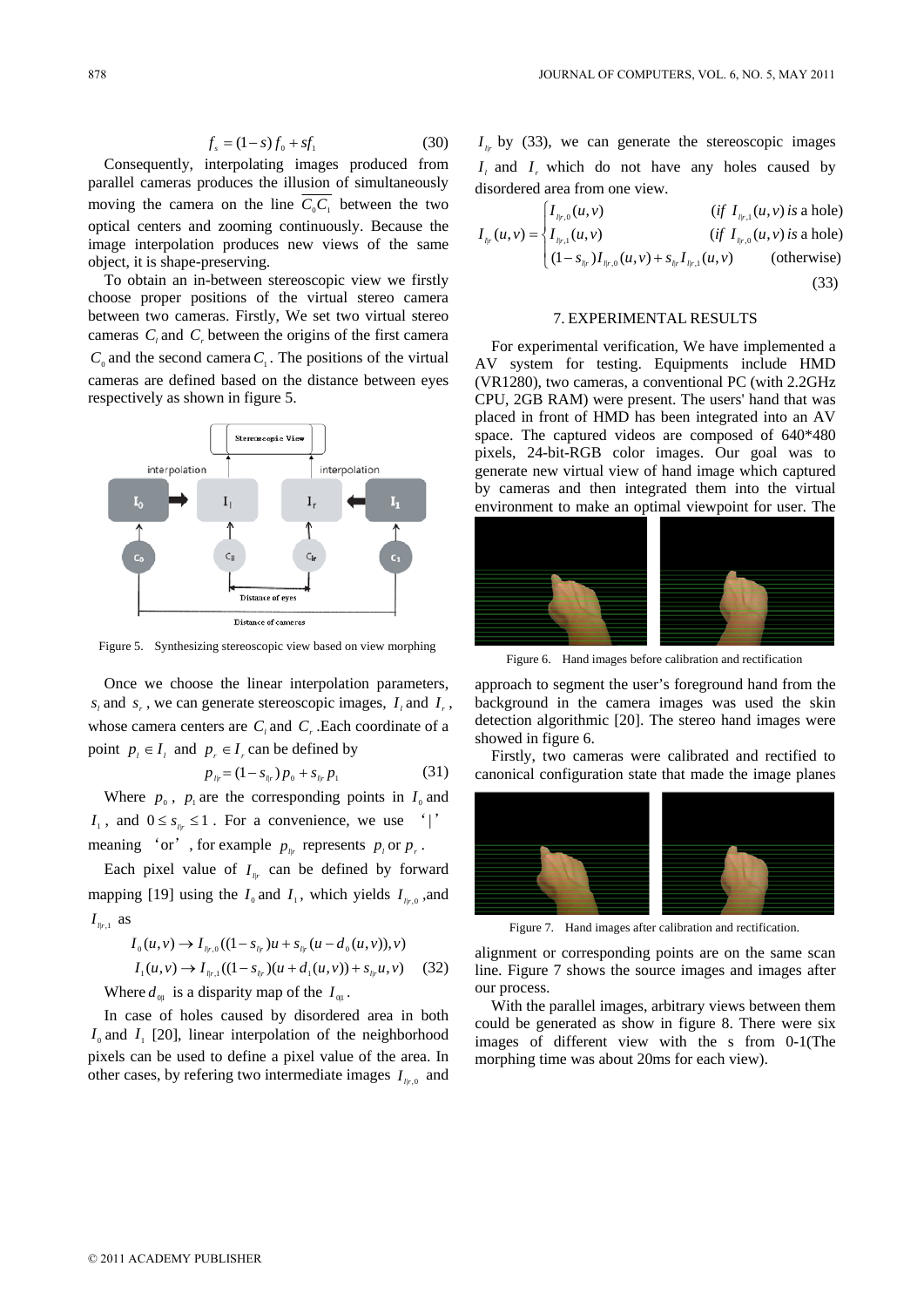

Figure 8. Arbitrary views between the pair cameras

In our AV system, the distance between cameras is about 160mm (the width of HMD), and the distance between people's eyes are about 65mm. We can compute the distance weights ( $s_i = 0.3$ ,  $s_r = 0.7$ ). So the left image and right image the user saw were as Fig 9 shows.



Figure 9. Images that the user saw in HDM

Compared to the source image in figure 6, the results show that we can control the viewpoint of the stereoscopic view but also the screen parallax by choosing different eye separation(distance between eyes), which gives us different levels of depth perception.

#### 8. CONCLUSIONS

This paper presents a novel method to generate novel views of an object that is placed in an AV environment real-time. Without 3D knowledge of the object, the novel view is generated by transforming live video frames captured by two fixed real cameras. The proposed method results in realistic novel views of the object corresponding to a virtual camera that have same position of user's eyes between two real cameras. Besides, the proposed method enables to provide any viewpoint between input views and the different level of depth perception by adjusting the distance between two virtual cameras.

Proposed method also has limitations. Firstly, since it relies on the dense correspondence between two input views, results tend to be sensitive to noisy. The other

limitation is that information of the occluded area from both input images cannot be recovered resulting in holes. Therefore, appropriate hole filling algorithm for both disparity maps and input images should be supported.

# 8. ACKNOWLEDGMENT

The authors wish to thank anonymous reviewers for giving helpful suggestions. This work is supported by the National High Technology Research and Development Program of China under Grant No. 2007AA01Z306, and the National Nature Science Foundation of China under Grant No. 60776812.

#### **REFERENCES**

- [1] A. M. HAO, B.HE, Q. P. ZHAO, "Review of augmented virtuality technology in virtual reality," Journal of Beijing University of Aeronautics and Astronautics, vol.29, no. 10, pp. 909-913, 2003
- [2] B. Gerd; S. Frank; R. Kai; H. Klaus, "Enhancing Presence in Head-mounted Display Environments by Visual Body Feedback Using Head-mounted Cameras," Proc of 2009 International Conference on CyberWorlds, pp. 43-50 IEEE Computer Society, September, 2009.
- [3] J. P. Roland, F. A. Biocca, T. Barlow, and A. Kancherla, "Quantification of adaptation to virtual-eye location in seethru head-mounted displays," Proc of the Virtual Reality Annual International Symposium, pp. 56-66, IEEE Computer Society, 1995.
- [4] R. Azuma, Y. Baillot, R. Behringer, S. Feiner, S. Julier, and B. MacIntyre, "Recent Advances in Augmented Reality," IEEE Computer Graphics and Application, vol. 21, no. 6, pp. 34-47, Nov. 2001
- [5] C. Eddie1, K, Peter, S, Thomas, "Multi-view synthesis: A novel view creation approach for free viewpoint video," Signal Processing: Image Communication, vol. 21, no. 6, pp.476-492, July, 2006
- [6] S. M. Seitz and C. R. Dye, "View morphing," IEEE Transactions on Image Processing, vol. 6, no. 4, pp.584 - 598, April, 1997.
- [7] H. Saito, S. Baba, and T. Kanade, "Appearancebasedvirtual view generation from multicamera videoscaptured in the 3-d room". IEEE Trans. onMultimedia, vol.5, pp.303–316, September 2003.
- [8] S. M. Seitz and C. R. Dyer. "Photorealistic scenereconstruction by voxel coloring," Proc of. ComputerVision and Pattern Recognition, pp.1067–1073, January 1998.
- [9] M. D. Wheeler, Y. Sato, and K. Ikeuchi. "Consensus surfaces for modeling 3d objects from multiple range images". DARPA Image Understanding Workshop, pp.917-923, 1997.
- [10] S. Avidan and A. Shashua. Novel view synthesis by cascading trilinear tensors. IEEE Trans. On Visualization and Computer Graphics, vol.4, pp.293–306, April, 1998.
- [11] N. Inamoto and H. Saito. "Fly through view videogeneration of soccer scene". International Workshop on Entertainment Computing Workshop Note, pp.94–101, May 2002.
- [12] N. Inamoto and H. Saito, "Intermediate view generation of soccer scene from multiple videos". Proc of International Conference on Pattern Recognition, pp.713–716, August 2002.
- [13] I. Naho1, S. Hideo, "Free Viewpoint Video Synthesis and Presentation of Sporting Events for Mixed Reality